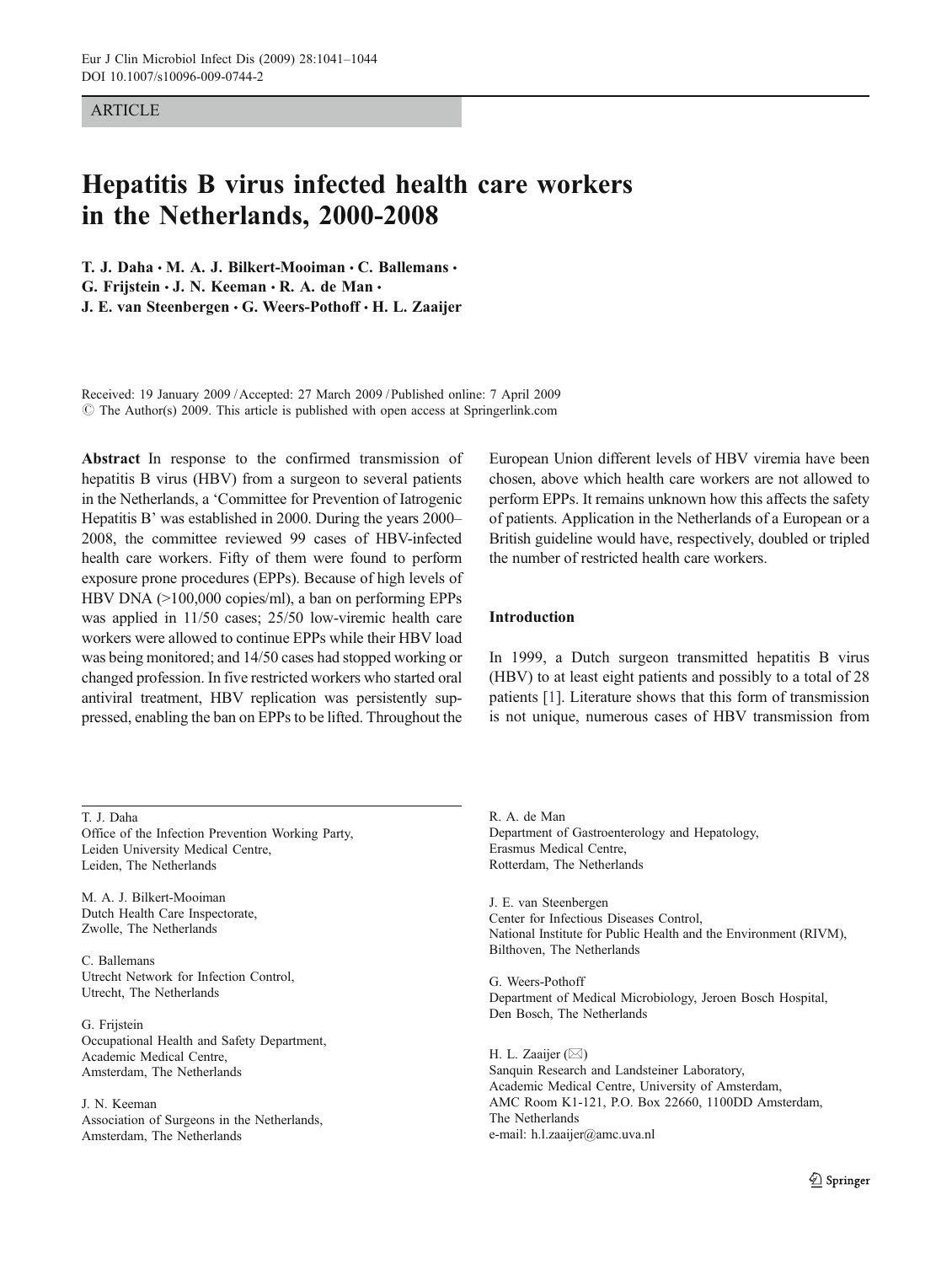health care workers to patients have been reported, as reviewed by Mele and Gunson [[2,](#page-3-0) [3](#page-3-0)]. In 2000, the Dutch Health Care Inspectorate established the 'Commissie Preventie Iatrogene Hepatitis B' (Committee for Prevention of Iatrogenic Hepatitis B; hereinafter referred to as the Committee). The Committee was asked (1) to review all HBV-infected health care workers in the Netherlands who potentially perform exposure prone procedures (EPPs) and to advise them on how to prevent transmission; and (2) to develop a national guideline for the prevention of transmission of HBV from health care workers to patients. The guideline on prevention of iatrogenic hepatitis B was published in June 2002 and was subsequently endorsed by the Dutch Health Council [[4](#page-3-0)]. In 2003 a European consensus guideline became available [\[3](#page-3-0)]. Since 2003 national guidelines for the management of infected health care workers have been instituted in several countries, as reviewed during a meeting of the Viral Hepatitis Prevention Board in 2005 [\[5](#page-3-0)].

To prevent iatrogenic transmission of HBV, the Dutch guideline states that the HBV status of all medical personnel performing EPPs must be known. The definition of EPPs was adopted from a report of the UK Health Advisory Group [\[6](#page-3-0)]. This report defines EPPs as follows: "Exposure prone procedures (EPPs) are those where there is a risk that injury to the worker may result in exposure of the patient's open tissues to the blood of the worker. These procedures include those where the worker's gloved hands may be in contact with sharp instruments, needle tips or sharp tissues (spicules of bone or teeth) inside a patient's open body cavity, wound or confined anatomical space where the hands or fingertips may not be completely visible at all times."

In all but one case of reported HBV transmission to a patient, the level of HBV viremia in the health care worker was higher than 100,000 copies/ml [\[3](#page-3-0), [7](#page-3-0)]. Balancing the risk of HBV transmission and the loss of medical specialists, the HBV DNA threshold level above which the Dutch guideline prohibits EPPs was chosen to be 100,000 copies/ml. In an HBV-infected person who performs EPPS, it has to be demonstrated twice yearly that the HBV viremia remains below this threshold. Antiviral maintenance therapy using HBV polymerase inhibitors may successfully suppress the level of HBV DNA below 100,000 copies/ml. In this situation the level of HBV viremia in the health care worker must be monitored every three months.

To ensure proper management of HBV-infected health care workers, and to help decide whether a procedure is exposure prone or not, in the Netherlands every HBV-infected health care worker potentially performing EPPs must be reported to the Committee for evaluation and advice. To facilitate reporting, a local official may report an anonymous case. This article describes the number and nature of HBV- infected health care workers in the Netherlands as submitted to the Committee in the years 2000–2008.

## Methods

## HBV-infected health care workers

The Committee for Prevention of Iatrogenic Hepatitis B considered the nature of the professional activities and reviewed the HBV-related laboratory test results of all HBV-infected health care workers that were submitted. The confidential database containing the reviews and test results of the submitted cases was accessed only by members of the Committee, thus guaranteeing the privacy of the persons involved. All HBV-infected health care workers were placed into one of the following three categories: performing EPPs, not performing EPPs, or potentially performing EPPS in the future. The latter category applied to medical students who do not yet perform invasive procedures. Although medical interns in the Netherlands in general do not perform EPPs, medical interns were categorized as 'performing EPPs', because they unexpectedly may encounter exposure prone situations.

For this report, all HBV DNA test results expressed in international units were converted from IU/ml to copies/ml, assuming that 1 IU equals 5.8 copies of HBV DNA.

#### **Results**

Number and nature of HBV-infected health care workers

From 2000–2008, 99 cases of HBV-infected health care workers were submitted to the Committee for reviewing and advice. Fifty of the 99 HBV-infected health care workers performed EPPs (see Table [1\)](#page-2-0). Seven of 99 were medical students who may perform EPPs in the future, and 42 were categorized as not performing EPPs, which included general practitioners, a nuclear physician, a pulmonologist, a geriatric doctor, nurses, technicians, researchers, drivers, janitors, etc. The 50 EPP performing persons included 20 medical specialists (of which seven were still in training), nine dentists (four in training), 11 medical interns, three midwives, two operating room assistants, two dentistry assistants, two dental hygienists, and one surgical intensive care nurse.

Eleven of the 50 EPP performing persons had a viral load above the Dutch threshold level (100,000 HBV DNA copies/ml); hence they were no longer allowed to perform EPPs. Twenty-five persons had a HBV DNA load below the threshold value, enabling them to perform EPPs provided that their HBV DNA load is monitored. The duration of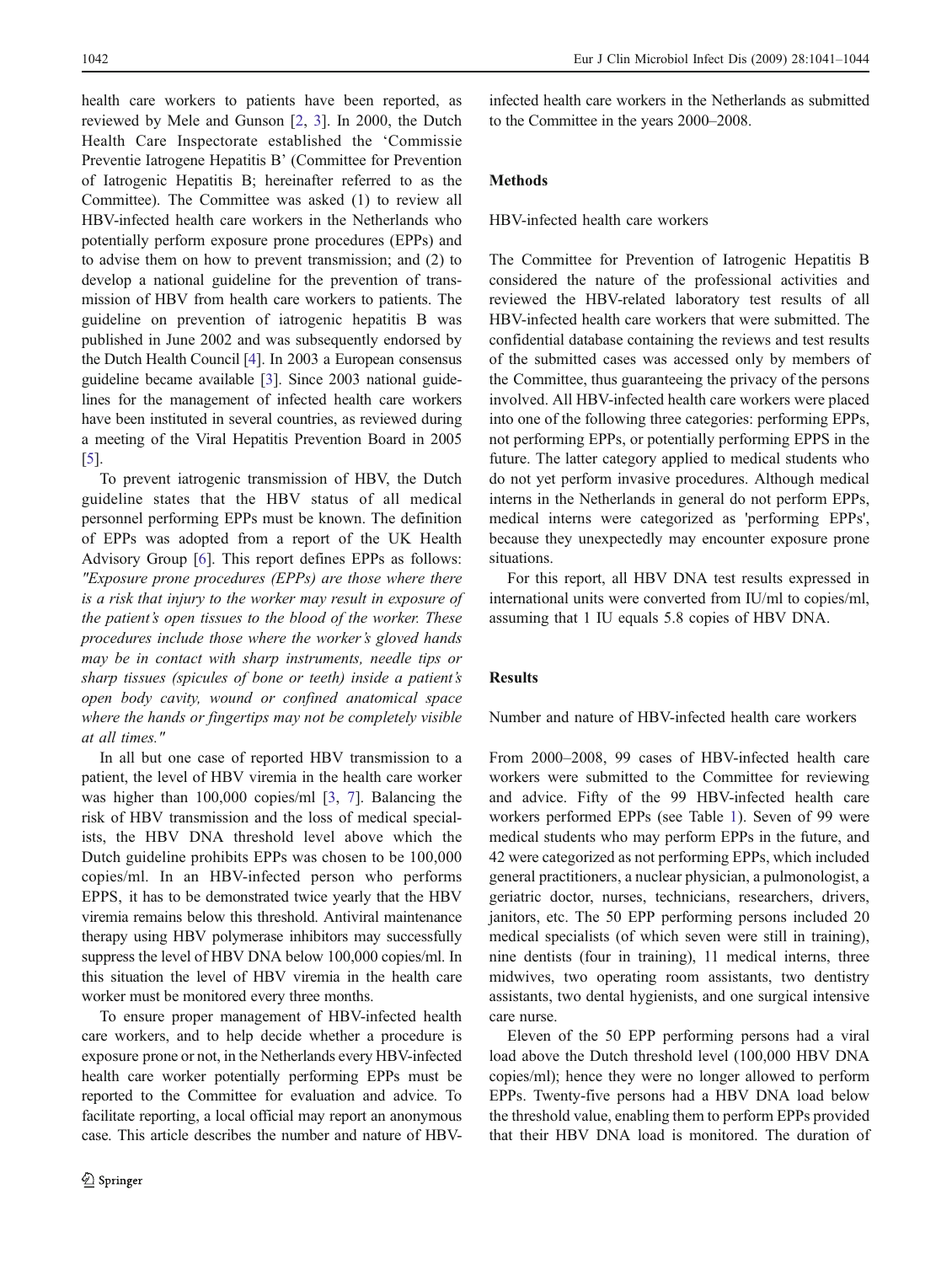<span id="page-2-0"></span>Table 1 Number and nature HBV-infected health care y ers as submitted to and revi by the Dutch Committee fo prevention of iatrogenic hepatitis B

| Year  | Personnel       |                                          |                     |       |
|-------|-----------------|------------------------------------------|---------------------|-------|
|       | Performing EPPs | Potentially performing<br>EPPs in future | Not performing EPPs | Total |
| 2000  | 12              | 0                                        | 15                  | 27    |
| 2001  | 9               |                                          | 8                   | 17    |
| 2002  |                 | $\mathbf{\Omega}$                        |                     | 9     |
| 2003  |                 |                                          | 8                   | 17    |
| 2004  |                 |                                          | 4                   | 14    |
| 2005  |                 | $\theta$                                 | 2                   |       |
| 2006  |                 |                                          | $\theta$            |       |
| 2007  |                 |                                          |                     |       |
| 2008  |                 |                                          |                     |       |
| Total | 50              |                                          | 42                  | 99    |

 $HBV$  hepatitis B virus,  $EP$ exposure prone procedure

monitoring in these persons ranged from 0 to 106 months (median 54 months). Monitoring of HBV DNA did not take place in 14/50 persons because they stopped working, moved abroad, died, or changed profession. In the 25 persons undergoing monitoring of HBV DNA, the highest level of HBV DNA encountered during follow-up was as follows: below 1,000 copies/ml in 4/25 persons, between 1000 and 10,000 copies/ml in 10/25 persons, and between 10,000 and 100,000 copies/ml in 11/25 persons. Table 2 shows the number of restricted persons if other HBV DNA threshold levels would have been applied.

According to the Dutch guideline, HBV-infected persons may perform EPPs again if antiviral therapy forces the HBV load below 100,000 copies/ml, provided that threemonthly monitoring of HBV DNA takes place. In five of the 11 restricted cases the ban could be lifted because of successful antiviral therapy. In one of the 11 restricted cases the HBV DNA level initially was low. During follow-up the level of HBV DNA increased, exceeding the threshold value and necessitating a ban on EPPs.

One of the four dentistry students had a high HBV load and initially was prohibited to carry out EPPs, which meant that the training had to be postponed. Later on, successful antiviral treatment enabled continuation of the study. Nevertheless, the dentistry students, medical students, medical interns and medical-specialists-in-training were advised to consider a non-EPP profession, because the possibility of them developing a high viral load in the future could not be excluded.

#### Discussion

Over a period of nine years, from 2000 to 2008, 99 HBVinfected health care workers were reported to the Committee for prevention of iatrogenic hepatitis B in the Netherlands. A ban on performing EPPs had to be imposed in eleven cases. The Committee continues to receive requests for advice on HBV-infected personnel, but the number of submitted health care workers decreased after 2004 (see Table 1). This can be attributed to the fact that most 'prevalent' HBV-infected persons have been detected and only new 'incident' cases are to be reviewed. In addition, local officials have learned to determine which health care workers certainly do not perform EPPs and thus are not to be submitted for review by the Committee.

It is unknown how many HBV-infected, EPP-performing health care workers went unreported. To investigate whether the safety of patients was sufficiently safeguarded with regard to the prevention of hepatitis B, and to enforce reporting, in 2002 and 2003 the Dutch Health Care Inspectorate sent a standardised questionnaire on the local HBV vaccination status and testing policy to all hospitals, independent treatment centres and private clinics in the Netherlands. Responses to the questionnaire showed that 75% of the institutions lacked an effective HBV prevention policy. Subsequently, a representative of the Dutch Health Care Inspectorate (author B-M) visited selected hospitals, checking local vaccination and control procedures and explaining the liability if the Guideline appeared not to be

Table 2 Number of HBVinfected health care workers excluded from exposure prone procedures according to various HBV DNA threshold levels

| HBV DNA threshold level (copies/ml) | Percentage of restricted personnel |  |  |
|-------------------------------------|------------------------------------|--|--|
| 100,000                             | $31\% (11/36)$                     |  |  |
| 10,000                              | $61\% (22/36)$                     |  |  |
| 1000                                | 89% (32/36)                        |  |  |